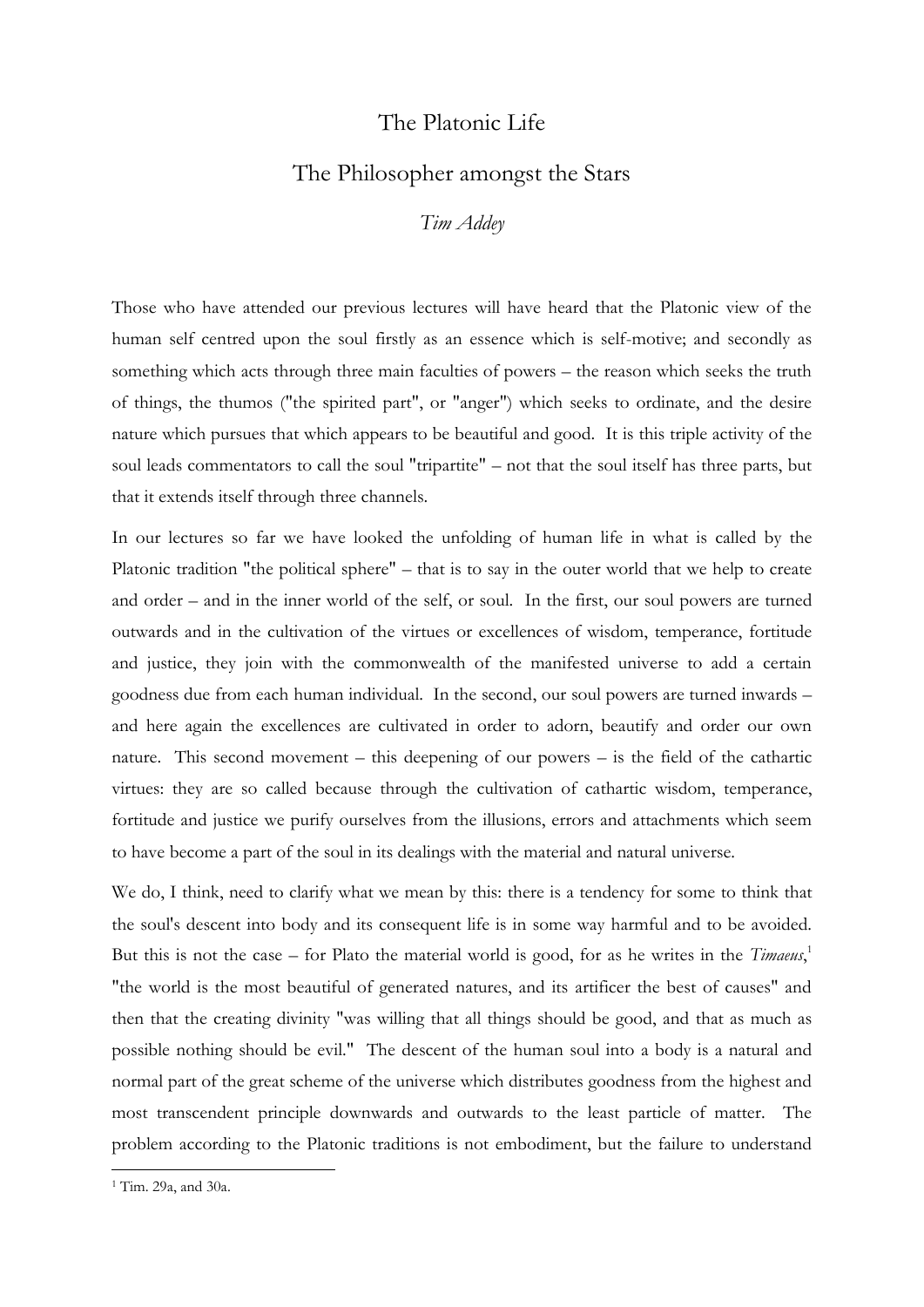the reality of the immaterial self and the principles from which it springs: this failure of understanding leads the embodied soul to consider matter as the primary reality – perhaps the only reality – and the body as the self.

Such a view cannot be squared with our ability to contact unchanging intelligible natures, with our possession of reason, or with the ability of the soul to give life to the body: but if these things are ignored we begin to behave as if material satisfaction is the only criteria for judging what is and what is not a good life. Further, because we do have reason and the ability to manipulate our world in accordance with powerful ideas, our pursuit of material goods is likely to be so far out of balance with the rest of terrestrial nature that we will have a deeply harmful effect upon the world in which we live. We will also have an equally harmful effect upon ourselves: as Plato says, in the *Phaedo*,<sup>2</sup> "Because every pleasure and pain, as if armed with a nail, fasten and rivet the soul to the body, cause it to become corporeal, and fill it with an opinion, that whatever the body asserts is true. For, in consequence of the soul forming the same opinions with the body, and being delighted with the same objects, it appears to me that it is compelled to possess similar manners, and to be similarly nourished, and to become so affected, that it can never pass into Hades in a pure condition; but always departs full of a corporeal nature; and thus swiftly falls again into another body, and, becoming as it were sown, is engendered; and lastly, that from these it becomes destitute of a divine, pure, and uniform association."

Whether or not we accept the view that the soul passes from an Earthly existence onto one in Hades (not, we should note, equivalent to hell – but a experiential state between earthly lives): the important principle we should take from this passage is that of the effect of the corporealisation of the essential immaterial soul when we mistake the body for the self. When Plato says "the soul is compelled to possess similar manners as the body" he means several specific things – firstly, that it surrenders, more or less, the ability to move itself, and instead becomes something that is moved by exterior things, just as a stone is only moved by some exterior force being applied to it, rather than from self-volition; secondly, it must, to a certain degree, find the ability to perceive truth above and without a material instance more and more difficult; thirdly, it becomes severely disrupted by changes of state – that is to say the continuity of the soul as a conscious entity is subjected to fragmentation, or, in other words, we are subject to a much greater form of forgetfulness than is healthy for an essentially rational and gnostic creature.

<sup>2</sup> Phaedo 83d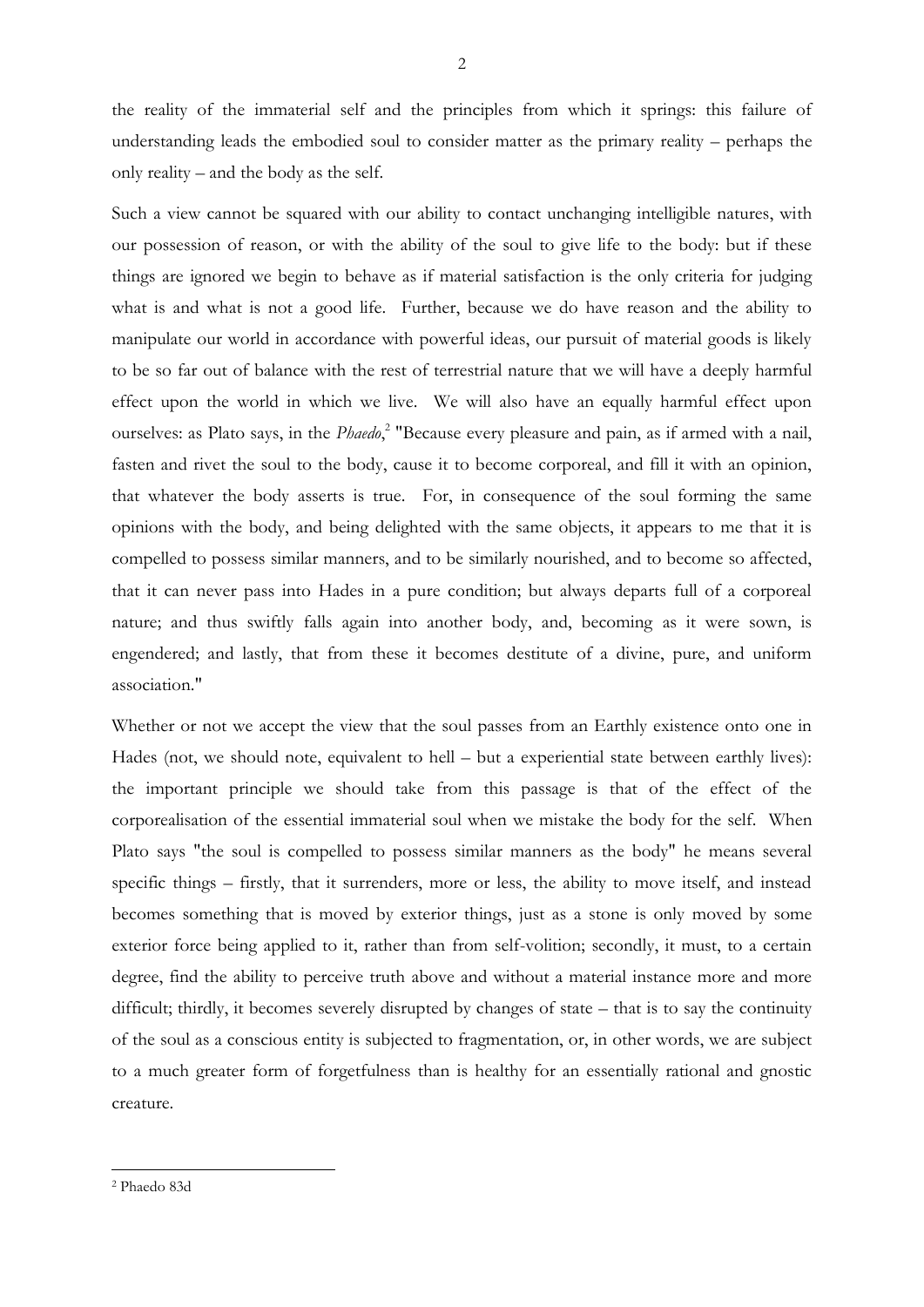In the political life we perceive eternal ideas in material forms – for example we see a number of beautiful things, but we don't see beauty just by itself; we see a number of instances of equality, but not the equal itself; and we see a whole range of things grouped into, say, fives, but we never perceive five just as itself. Nevertheless, we could not bring to bear our reason upon the outer world of "instances" unless we were able to affirm the presence of beauty, equality, fiveness and a host of other ideas within the mundane world. The attempt to apply reason to that world – and I'm using the word reason in its widest and deepest sense, so that it includes intuition as well as more the more usual forms of reason - is a necessary part of soul life: it places the human soul in the great chain of goodness which connects all things in a procession from, and a return to, the ineffable Principle of Principles.

In the cathartic life we begin to perceive eternal ideas more clearly – we move inwards to apply our faculties upon ourselves and the more opaque clothing of materiality around the ideas drops away. Now we see those ideas in terms of the soul – which is immaterial, an essence, and the first of moving things – in other words we see ideas as reasons which are the real and immaterial streams of truths which emerge from eternal unmoving but dynamic ideas.

But this is by no means the end of the journey – indeed the cathartic life stands in relation to the true life of the soul as the preliminary purifications stood in relation to the ritual initiations of the lesser and greater mysteries of Eleusis. Where ideas are unities with implied pluralities, reasons are pluralities with implied unities: the real task of the soul is to trace the reasons back to their eternal causes, following the streams, so to speak, back to originating springs upon the sacred mountain. It is as the soul connects with these ideas that it begins to play its part as an effective cause in the universe.

The next step then, after the cathartic life, is that of the theoretic life – using the word theory in its original Greek meaning, which is to *contemplate*. In the theoretic or contemplative life the four primary virtues we have seen operating firstly as *political* and then as *cathartic* now arise as *theoretic* wisdom, fortitude, temperance and justice: they are to be cultivated as perfecting the upward tending powers of the soul.

What does this mean? Firstly, we should not imagine that the theoretic life abandons the gains made in the political and cathartic sphere: the whole basis of Platonic philosophy as a living practice rests upon the affirmation that to contemplate and take into ourselves the intellectual ideas of the eternal world changes both the contemplating self and, subsequently, our actions. To contemplate beauty itself by itself is to become beautiful and to express beauty in all our activities; to contemplate wisdom is to become wise, and to act wisely; and the same may be said of all the great ideas which have given birth to the manifested universe. Perhaps at this point it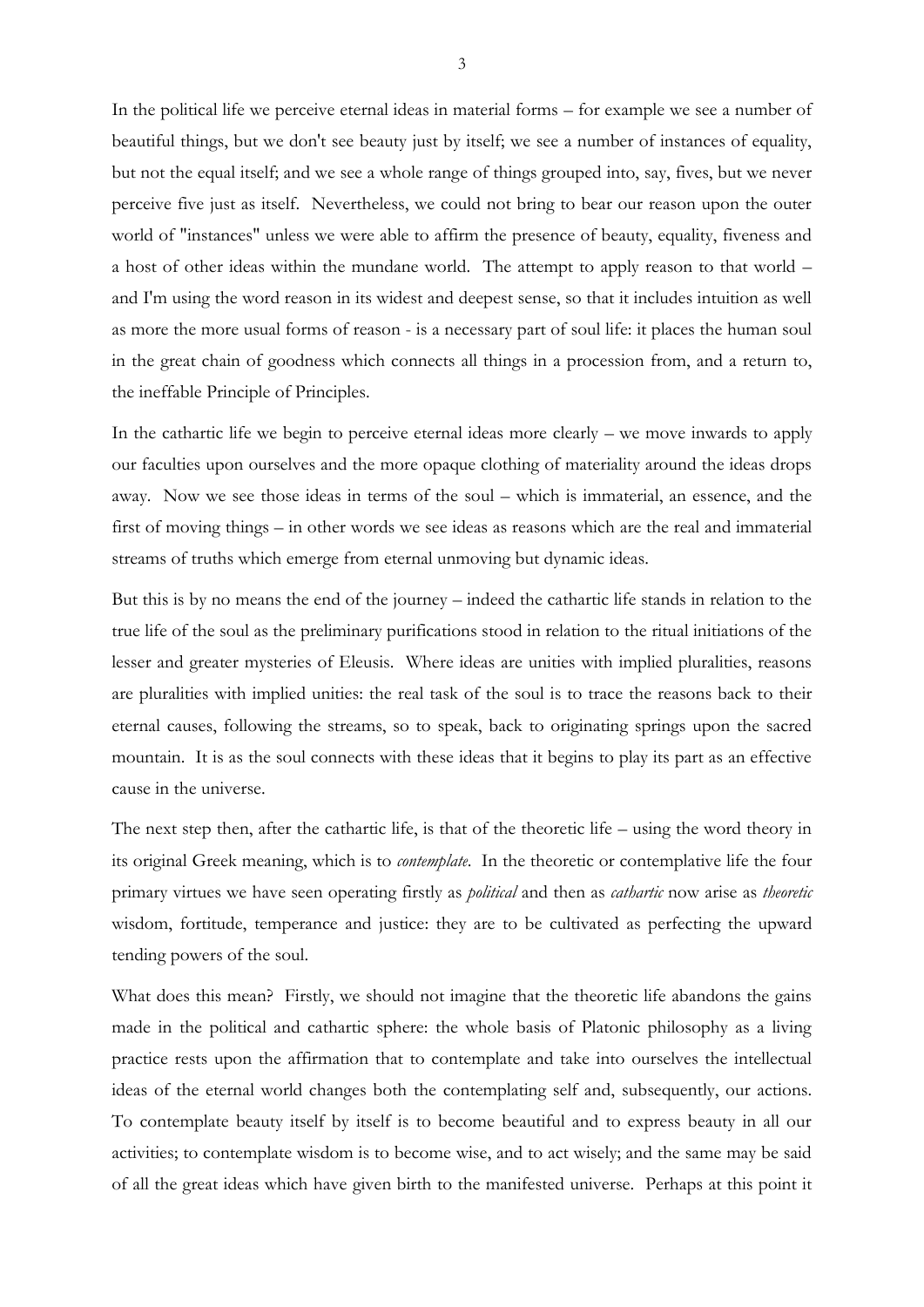is worth recalling a profound passage from Plotinus, in which he imagines the response of Nature when asked about her productive powers:<sup>3</sup>

"whatever is produced is my spectacle, produced while I am silent, a spectacle naturally produced; and that I, who spring from a certain contemplation of this kind, possess a nature desirous of beholding: hence that which retains in me the office of a speculative power, produces a spectacle or theorem, in the same manner as the geometrician, from speculating on his science, describes a variety of figures, yet the lines of bodies emanate from hence, not by my engraving them in matter, but drop, as it were, from the energy of my contemplation."

So while it is good that we attempt while at the political stage of development to bring good order to our surroundings, nevertheless, our power to do this is immeasurably greater once we begin to unfold our true contemplative powers – the effects of contemplative creation are more secure, lasting, and purer than that of political fabrication. This is because the power of an idea in its intellectual subsistence is greater than that of its enmattered image – and the contemplative soul centres herself upon that level of reality, letting her "lines of body" drop from the energy of her contemplation. This, I think, is the secret of all great works of art – whether we be talking about the fine arts, or any other sphere of human endeavour.

Likewise, the discoveries of the cathartic phase of soul growth are enhanced rather than diminished by the theoretic life – for the cathartic purifications reveal the microcosmic counterparts of macrocosmic forms, but the contemplations of the theoretic philosopher reveal the divine sources of those forms. (The watchword of the cathartic philosopher is "know thyself" – and we know something when we know the essence of that thing, but we fully know something when we not only know its essence, but also its causes). It is natural for the soul, once she has purified herself from the obscurities and misunderstandings arising from her descent into body, to move on into the theoretic life. As Proclus tells us,<sup>4</sup>

"The life of the soul is triple. The first indeed, being that which represses and adorns the irrational part by justice, and governs it in a becoming manner. But the second being that which is converted to itself, and desires to perceive itself intellectually, in consequence of subsisting according to its own justice. And the third ascending to its causes, and establishing in them its proper energies."

<sup>3</sup> Ennead III, 8, 3.

<sup>4</sup> Com. Timaeus, (1, 29), TTS XV, p. 37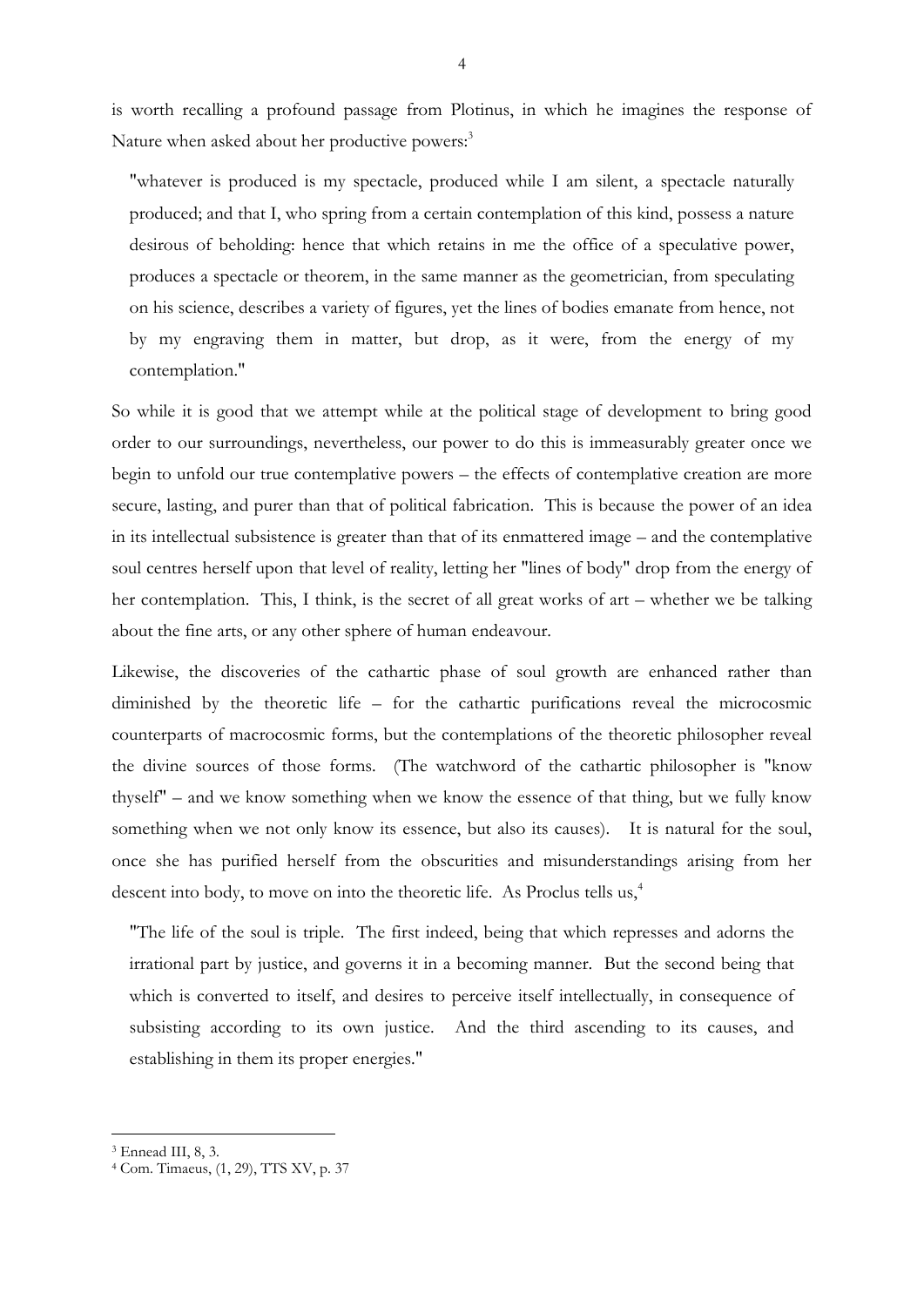The tripartite nature of the soul – so obvious in the separative world of the *polis*, become that much more unitive and tightly woven as she rises towards intellect: nevertheless, there are still distinctions between the various powers of the soul, and the virtues which perfect them in the contemplative life. We will look at how those distinctions were seen by one writer in the Platonic tradition later, but allow me to explain first why I have called this lecture, "The Philosopher amongst the Stars".

I mentioned in my first lecture how one of the key Platonic dialogues on the nature of the soul, the *Phaedrus*, 5 likens our souls to a winged chariot drawn by two horses and guided by a charioteer: these three – the charioteer and the two horses – can be seen as representing the three powers of the soul, reason, anger and desire. It may be worth noting in passing that in another dialogue, the *Timaeus*,<sup>6</sup> the creation of the soul by the Demiurge is described as a mixing of three elements in a crater, or mixing bowl: the three elements are essence, sameness and difference. Various grades of soul – one of which is the human rational soul – are produced by varying the ratios of this basic mixture. We could spend a whole lecture and more examining the profundities of this presentation of the creation of soul, but suffice here to say that we should not wonder that a thing derived from three elements, then expresses itself through three faculties.

But to return to the image of the *Phaedrus* of the winged chariot: what Plato then goes on to describe<sup>7</sup> is a procession of the Gods who are joined by souls in their train – the procession rises up through a series of arches – the sub-celestial first, then the celestial, and finally the supercelestial. (Those of you familiar with Egyptian mythology and its iconography may see here a connection between these three arches and the inner surface, the body and the outer surface of Nut as her starry body arches over her brother husband Geb, the Earth: several Platonic writers call the supercelestial arch "the back of heaven"). The experience of the soul in this procession gives rise to the whole of its cycle through the worlds of time: it is worth, I think, quoting the dialogue's words here:<sup>8</sup>

"But the supercelestial place has not yet been celebrated by any of our poets, nor will it ever be praised according to its dignity and worth. It subsists, however, in the following manner; for we should dare to affirm the truth, *especially when speaking concerning the truth*: without colour, without figure, and without contact, subsisting as true essence, it alone uses contemplative intellect, the governor of the soul; about which essence, the genus of true

<sup>5</sup> *Phaedrus* 246a-b.

<sup>6</sup> See *Timaeus* 35a and 41d.

<sup>7</sup> *Phaedrus* 246e-247c.

<sup>8</sup> *Phaedrus* 247c-e; the italics are mine.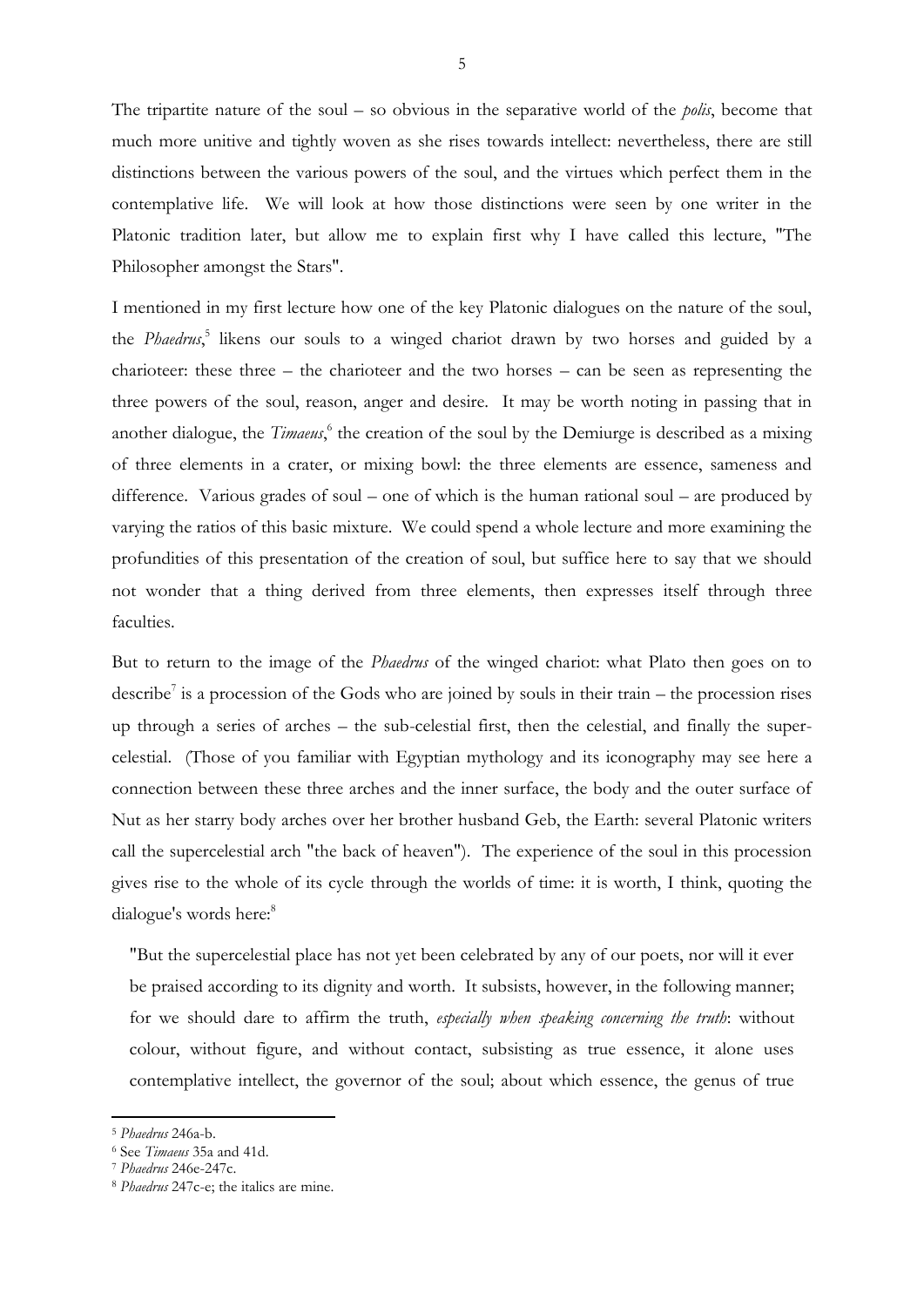science, resides. As the dianoëtic power, therefore, of divinity revolves with intellect and immaculate science, so likewise the dianoëtic power of every soul, when it receives a condition accommodated to its nature, perceiving being through time, it becomes enamoured with it, and contemplating truth, is nourished and filled with joy, till the circumference by a circular revolution brings it back again to its pristine situation. But in this circuit it beholds justice herself, it beholds temperance, and science herself: not that with which generation is present, nor in which one thing has a particular local residence in another, and to which we give the appellation of beings; but that which is science in *true being.* And, besides this, contemplating and banqueting on other true beings in the same manner, again entering within the heavens, it returns to its proper home."

The dialogue continues with this symbolic description, suggesting that while the Gods of the procession have chariots entirely good and easily controlled, souls such as ours, having one horse which is unruly – that of desire – find the control of the chariot much more difficult, and therefore we are only able to take a glimpse of the true beings of the supercelestial place before the wings of the chariot are broken amongst the tumult and confusion, and we plunge downward until our descent is arrested by the solidity of the Earth.

The fact that we saw the beautiful truths of that high place is, for Plato, the very qualification which allows the soul to be rational and to be able to enter the body of a human being: for, as I have said, reasons are pluralities which imply unities – and it is the unities of the celestial regions from which reasons spring. The *Phaedrus* puts it this way:<sup>9</sup> "Indeed it is necessary to understand man, denominated according to species, as a being proceeding from the information of many senses to a perception contracted into one by the reasoning power. But this is a recollection of what our soul formerly saw with divinity, when in a perfect condition of being; and when she looked down upon what we now consider as realities, and was supernally elevated to the contemplation of that which is true." The celestial vision of real beings – which to our intellects appear as eternal ideas also means that we are excited when we see their reflected images here in the material world, and our desire nature sets off in pursuit of these images unable to distinguish between the ideas in themselves and the appearances which are their reflections. It is the ability to make that distinction that is gradually acquired in the political and cathartic phases of development.

In the first lecture of this series, I mentioned that fact that we have both a gnostic and vital side to our natures – that is to say we can both know truth and experience life. From one point of view our faculty of reason is most concerned with the gnostic side, and the desire faculty is most

<sup>9</sup> Phaedrus 249c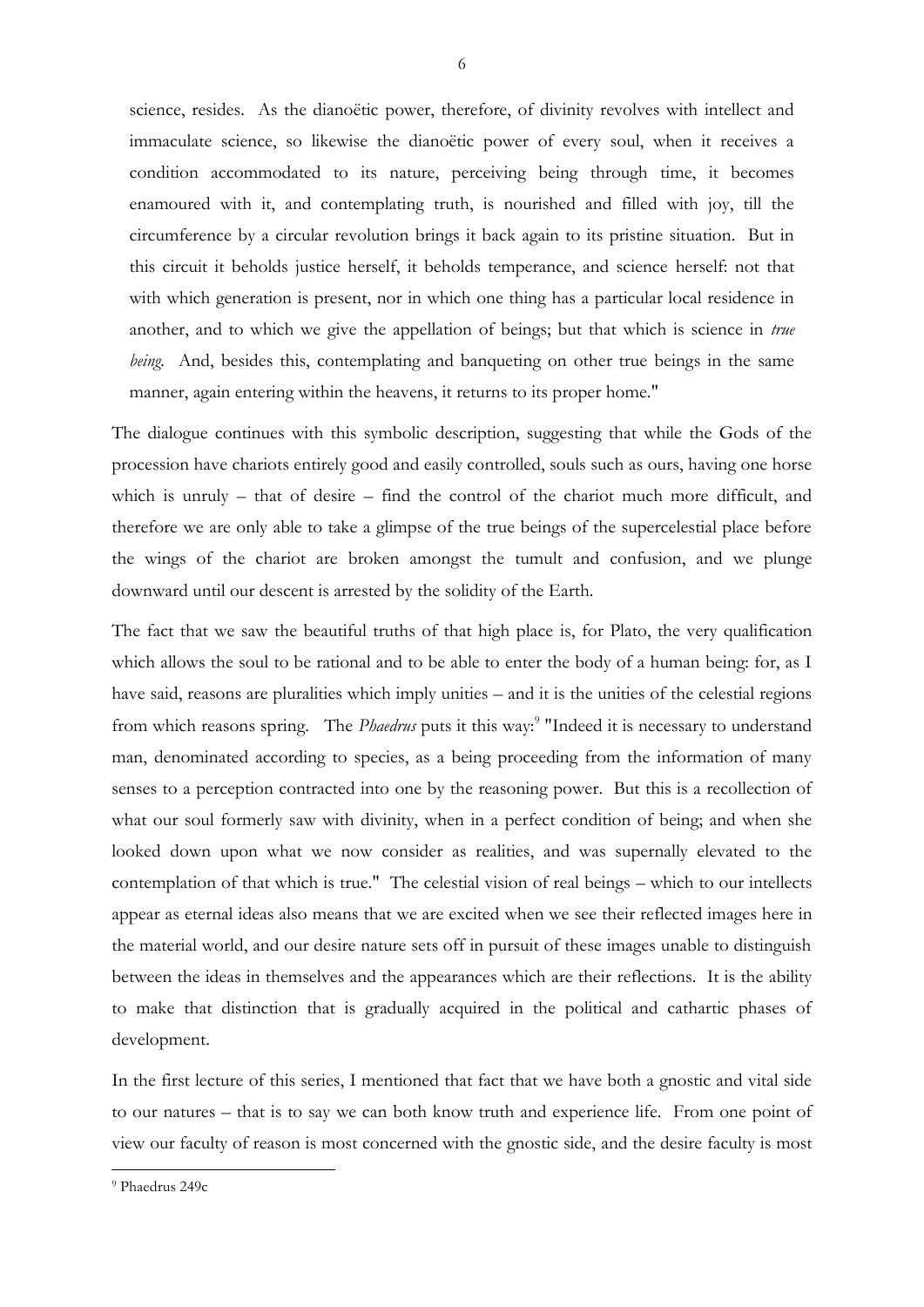concerned with the expression and experience of life – although I would hesitate to make too firm a division in this way – but as we get closer to the celestial experience the two sides become more intimately connected because the eternal ideas perceived in the contemplative life are both true and beautiful. Thus, the goals of both reason and desire are met in the theoretic life.

We can, perhaps, see how close the faculties and their respective virtues become when we read Porphyry's description of the theoretic virtures: $10$ 

". . . *wisdom* and *prudence* [here] consist in the contemplation of those things which intellect possesses. But *justice* consists in performing what is appropriate in conformity to, and energizing according to intellect. *Temperance* is an inward conversion of the soul to intellect. And *fortitude* is apathy, according to a similitude of that to which the soul looks, and which is naturally impassive."

All these virtues are clearly collecting around the stillness of intellect – the word apathy meaning, in this passage, that which is not moved by outward things. The same idea emerges from Socrates words in the *Phaedo*,<sup>11</sup> when he says that the whole of philosophy "is nothing else than how to die and be dead." Olympiodorus says<sup>12</sup> that the while the phrase "to die" is an indication of the cathartic philosopher who is undergoing a process of separating the self from externalities, the phrase "to be dead" indicates the theoretic philosopher who is actually separated from the passivity of matter and its subsequent whirlings – so that the contemplative philosopher finds the still centre of him or herself, and, simultaneous, the still centre of the ontological universe itself.

Part of the cathartic and theoretic life is the exercise of dialectics – the process by which we divide and collect our concepts in order to find their relationships to truth, looking to real being as the start and end points to our thoughts. Dialectic is a dance of four steps: we divide, define, demonstrate and analyse until we arrive at true knowledge or, to use a word in its best meaning, until we arrive at science. But what does real knowledge – pure science – imply? Let me repeat a little section from my first lecture on the "Philosopher in the World", which may now be seen in its proper context:

"we shouldn't run away with the modernist idea that a reasoning person gathers objective facts as truths which have no interior connection or effect on that person – we can, of course, gather facts which have no effect upon us as persons, but the cultivation of wisdom and the contact with the truths that wisdom brings *always* affects the soul. This view lies at

<sup>10</sup> Porphyry's *Auxiliaries to the Perception of Intelligibles*, 34 (TTS vol II, p. 184).

<sup>11</sup> Phaedo 64a.

<sup>12</sup> Com. Phaedo, 3.1.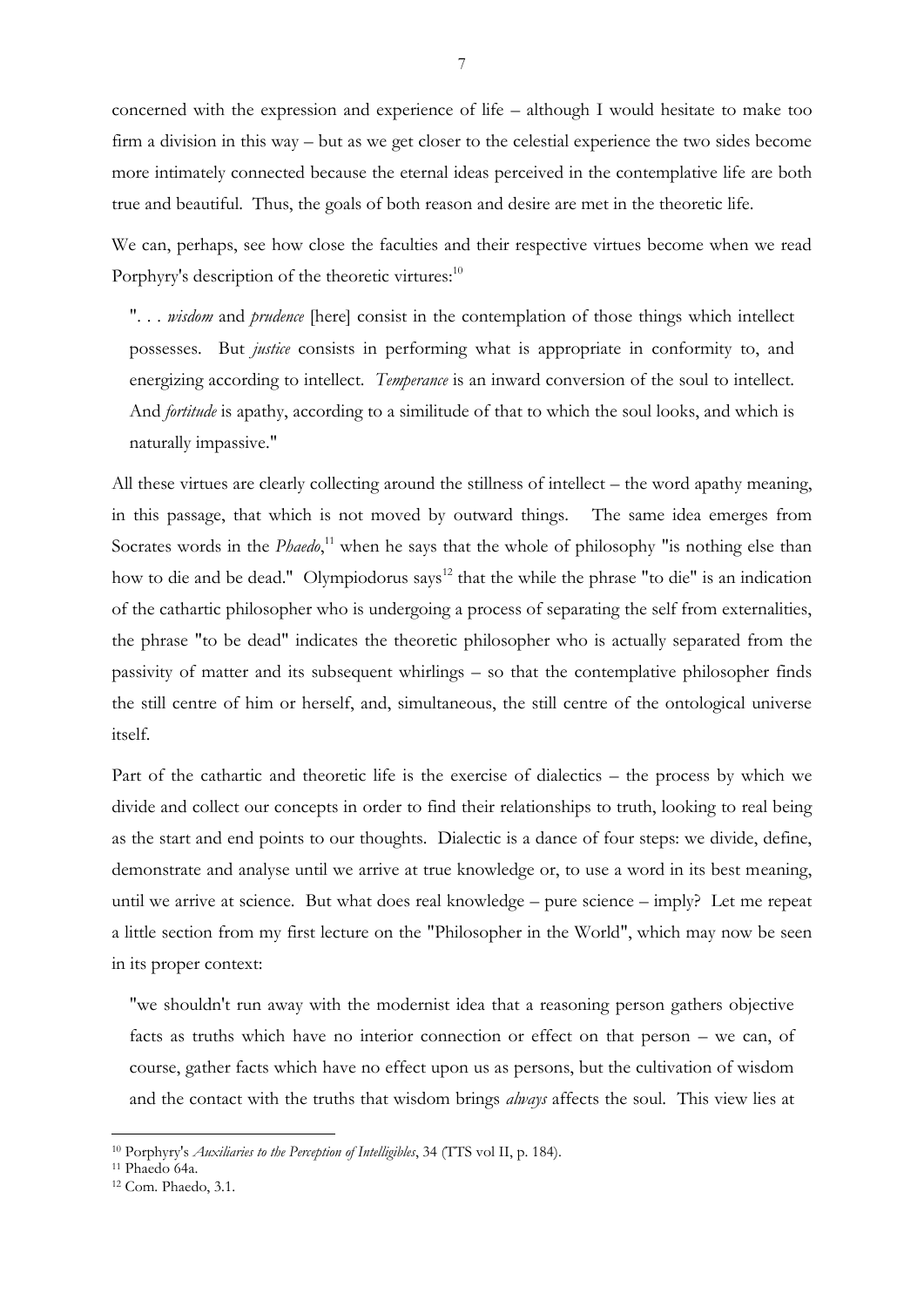the heart of the Platonic life – we cannot, for example, learn in wisdom's school about justice without ourselves becoming more just, and our actions manifesting justice. Nor can we learn about the good without becoming better. As Porphyry says,<sup>13</sup> 'Beatific contemplation does not consist of the accumulation of arguments or a storehouse of learned knowledge, but in us theory must become nature and life itself.'"

When we consider things dialectically we come to know the essence of things, the way in which they are the same as other things, and the way in which they are different: but essence, sameness and difference are the very elements of our own nature. As Guy said in the last lecture, we are a microcosm of the macrocosm – we are a universe in miniature, with a counterpart to everything that is above and below, within the soul. To truly know that which intellect holds is to re-ignite in ourselves its counterpart: that is why when we finally see an important truth, we don't feel that it is something alien and unfamiliar, but rather we have rediscovered something of the self – something beautiful and precious, something that is intimately a part of the inner self.

Platonic philosophy and the Platonic life rests upon the affirmation that truth is to be found within the soul: it is, therefore, the safest path to the restoration of the soul to its divine likeness, because it does not impose a set of doctrines and practices upon the individual, but rather allows the lover of wisdom to grow naturally from the divinely implanted paradigm within.

The movement of dialectic is a meditation which ends in a contemplation of the beautiful ideas that have formed our universe: Diotima, in her discourse to Socrates on the loving path to the Beautiful herself says, $14$  "Perceive you not that in beholding the beautiful with that eye, with which alone it is possible to behold it, thus, and thus only, could a man ever attain to generate, not the images or semblances of virtue, as not having his intimate commerce with an image or a semblance; but virtue true, real, and substantial, from the converse and embraces of that which is real and true. Thus begetting true virtue, and bringing her up till she is grown mature, he would become a favourite of the Gods; and at length would be, if any man ever be, himself one of the immortals."

In his Seventh Letter, Plato spells out the path which leads from the outermost symbol of anything – its name – to the very being of the thing:<sup>15</sup>

"There are three things belonging to each of those particulars through which science is necessarily produced. But the fourth is science itself. And it is requisite to establish as the

<sup>13</sup> Abstin. from Animal Food I, 29, trans. P Hadot.

<sup>14</sup> Symposium 212a.

<sup>15</sup> Epistle VII, 342a-b.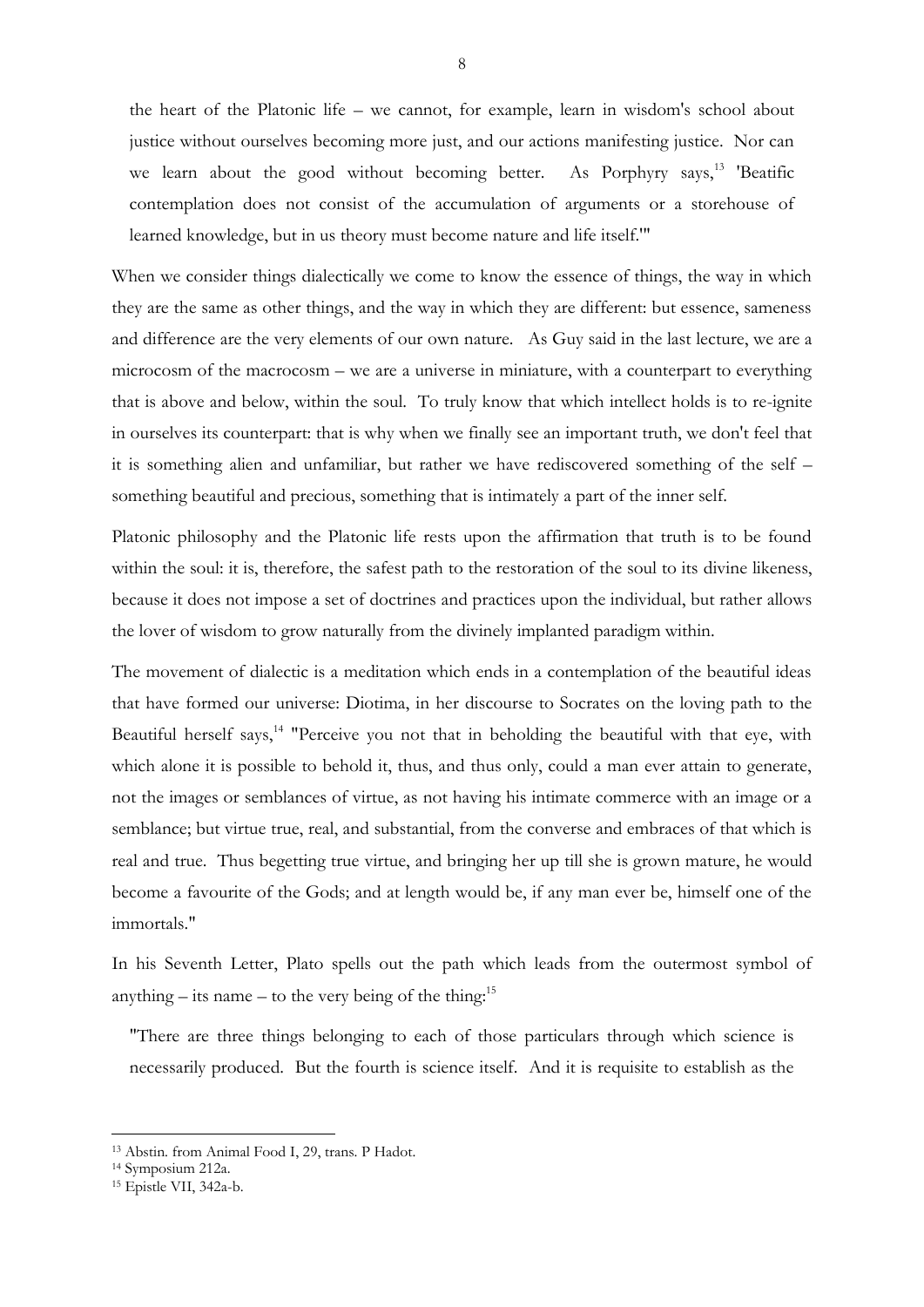fifth that which is known and true. One of these is the name of a thing; the second its definition; the third the resemblance; the fourth science."

And of the thing which is "known and true" he has said, in the same letter,<sup>16</sup>

"For a thing of this kind cannot be expressed by words like other disciplines, but by long familiarity, and living in conjunction with the thing itself, a light as it were leaping from a fire will on a sudden be enkindled in the soul, and there itself nourish itself."

So we move from name, via definition, resemblance, and science to the thing itself – the real being which resides as a star in the eternal heavens.

We have thus travelled through the levels upon which the human soul itself can act – from the life of the polis, through the purifications of catharsis, to the recovery of the vision of the starry region of the celestial arches. We have not, however, quite finished the story: the theoretic virtues do indeed perfect the power of the soul to look to intellect and the ideas which live in that realm. But intellect looks to intelligible being and desires it: there is a level of virtue known as the paradigmatic which the soul, when identified with and elevated to all-seeing intellect, can share in. And what lies beyond being itself? Only the unities which the Platonic tradition called Gods – and eventually the soul presses on into its own unity where she delights in their company and in the final expression of virtue – called the hieratic virtues. This great sublime ascent is summarized by Proclus in these words:<sup>17</sup>

For the soul when looking at things posterior to herself, beholds the shadows and images of beings, but when she converts herself to herself she evolves her own essence, and the reasons which she contains. And at first indeed, she only as it were beholds herself; but, when she penetrates more profoundly into the knowledge of herself, she finds in herself both intellect, and the orders of beings. When however, she proceeds into her interior recesses, and into the adytum as it were of the soul, she perceives with her eye closed, the genus of the Gods, and the unities of beings. For all things are in us psychically, and through this we are naturally capable of knowing all things, by exciting the powers and the images of wholes which we contain.

He also says.<sup>18</sup>

"Every soul when on high is conversant with sublime concerns, governs the whole world, and ascends, together with the presiding Gods, to the contemplation of the felicitous and

<sup>16</sup> Epistle VII, 341d.

<sup>17</sup> *Theology of Plato* I, 3.

<sup>18</sup> *On the Subsistence of Evil*, 23, 10 (TTS vol. XVIII, p 109).